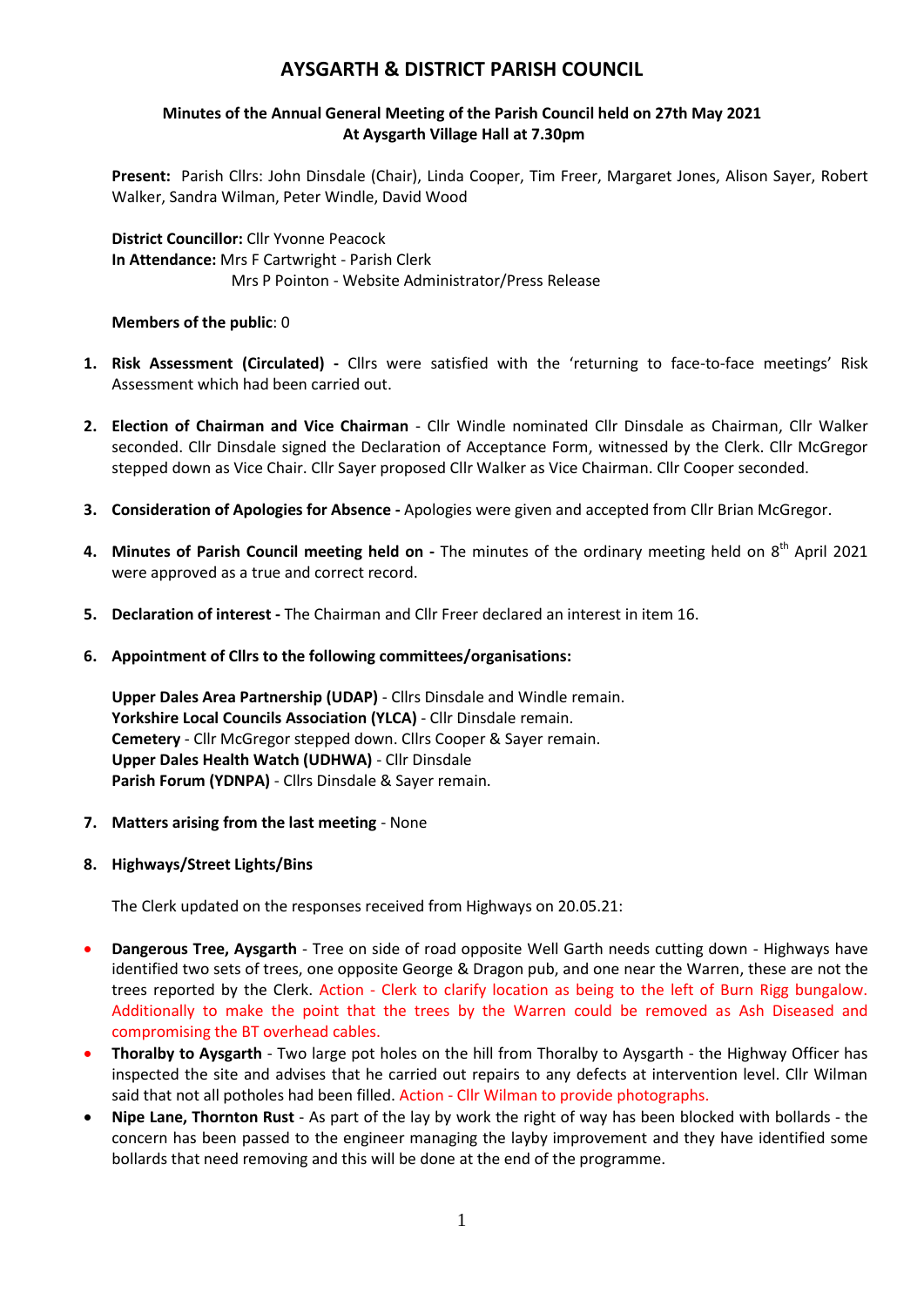#### **New Matters**

#### Action - The Clerk was asked to report the following new matters to Highways:

After the floods in February a length of retaining wall on the right-hand side of the road (riverside) if travelling from Aysgarth to Throstle Nest has fallen away. Cllr Dinsdale had previously been assured that this would be repaired. Bollards were in place but have recently been removed.

Query why the area by Mill Lane and Northampton House, Aysgarth was not overhauled as part of the Lay By project. The Parish Council were previously advised that this work would go ahead.

Cllr Jones reported that the triangular warning signs re floods and ice had been in Newbiggin for months and were dangerous as grass was growing over them and they posed a trip hazard. Action - Clerk to ask Highways to collect them.

Street Light # 1 at the top of Mill Hill, Thoralby is out.

The Road Traffic Speed sign on Jammy Hill on the approach to Aysgarth Village is intermittent.

#### **9. Financial Matters**

#### **9.1 The council resolved to authorise the following payments:**

| Chq#         | £<br>Payee             |           | <b>Description</b>                            |  |
|--------------|------------------------|-----------|-----------------------------------------------|--|
| 100980       | Mr. Parker             | 7,200.00  | Interim Payment Thoralby Parish Drainage Proj |  |
| 100981       | A Goulthorpe           | 508.00    | <b>Grass Cutting - April 21</b>               |  |
| 100982       | J Dinsdale             | 46.32     | Rock Garden - Signs & Locks                   |  |
| 100983       | <b>Business Stream</b> | 46.28     | Rock Garden - Water - Jan 21 - April 21       |  |
| 100984       | F Cartwright           | 150.52    | Clerk Pay - May 21                            |  |
| 100985       | F Cartwright           | 10.00     | Clerk Expenses - May 21                       |  |
| 100986       | <b>British Gas</b>     | 77.12     | Rock Garden - Electricity - Jan 21 - April 21 |  |
| 100987       | J Reynolds             | 50.00     | Internal Audit Fee 2020/21                    |  |
| <b>Total</b> |                        | £8,088.24 |                                               |  |

The interim payment to Mr Parker for Thoralby Parish Drainage Project was agreed at a previous meeting and cheque signed between the April and May meetings (cheque 100980).

The Internal Audit Fee invoice from J Reynolds was received after the agenda had been issued and was agreed at the May meeting (cheque 100987).

#### **To acknowledge receipt of the following income for the land rentals:**

| <b>Method of payment</b> | £       | <b>Received from</b> | Land                   |
|--------------------------|---------|----------------------|------------------------|
| Cheque                   | 435.00  | Mr Wood              | Flout Moor, Aysgarth   |
| Cheque                   | 5.00    | Mr Wood              | Seata Quarry, Aysgarth |
| Cheque                   | 20.00   | Ms Pratt             | <b>Thornton Rust</b>   |
| Cheque                   | 70.00   | Mr Lancaster         | Haw Lane, Thoralby     |
| Cheque                   | 25.00   | Mr Cooper            | Skellicks, Thoralby    |
| <b>Total</b>             | £555.00 |                      |                        |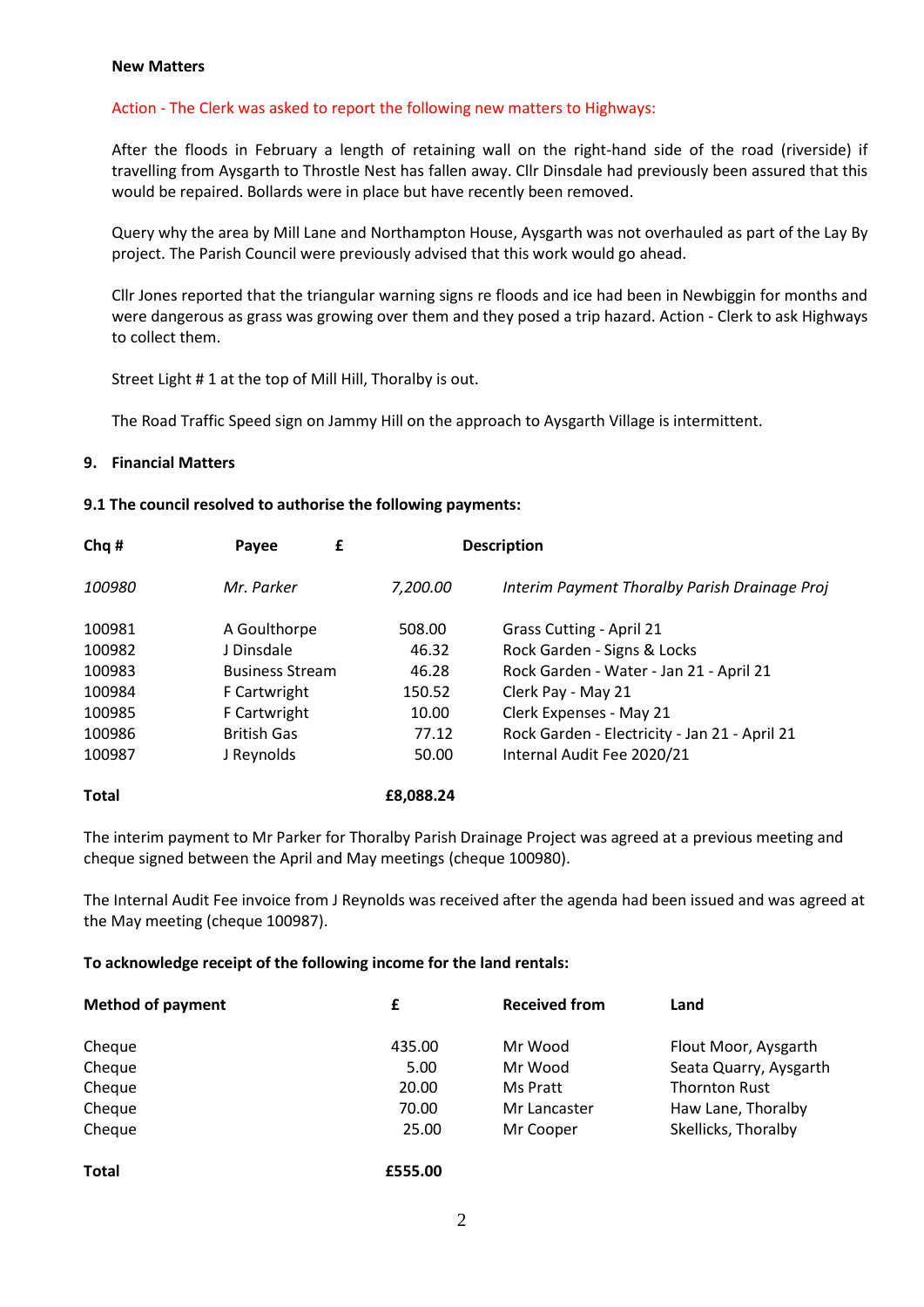# **9.2 VAT Reclaim submitted £366.80 01.04.20 - 31.03.21 (Circulated)**

# **10. AGAR/Accounts for 2020/21 (Circulated)**

# **B.1. Annual Internal Audit Report 2020/21**

The Annual Internal Audit Report prepared by Jo Reynolds was noted. All the accounts were in order.

# **B.2 Section 1 - Annual Governance Statement 2020/21**

The Statements from Section 1 of the External Audit Form were confirmed and it was resolved as a true and correct record. Section 1 was then signed by the Clerk and the Chairman.

# **B.2.i. Section 2 - Accounting Statements 2020/21**

The Accounting Statement in Section 2 was considered, and it was resolved as a true and correct record. Section 2 was then signed by the Clerk and the Chairman.

# **B.3. Presentation of the Accounts for the Year 2020/21**

The accounts were presented to the council for the year. The accounts were considered and approved by the council.

# **B.4. Certificate of Exemption - AGAR 2020/21 Part 2**

The Certificate of Exemption was approved by the council. The form was signed by the Clerk and the Chairman. Action - Clerk to e mail Certificate to PKFLITTLEJOHN LLP by close date of 30.06.21 and arrange for appropriate documents to be uploaded to the Parish Council website.

#### **11. Planning - To consider the following Planning Applications:**

**New** 

**R/58/85 - New Cottage, Westfield Lane, Thoralby, DL8 3SU** - Householder planning permission for erection of detached timber framed single garage - **The Parish Council had no comment to make.**

#### **Pending Update**

R/59/50C at Hardbanks Barn, Thornton Rust, DL8 3AS R/53/32 at Big Laithe, Bishopdale R/53/27F at Land west of Kidstones Gill Bridge, Bishopdale R/51/54M at Birkbeck House, Aysgarth, DL8 35R R/51/54N/LB at Birkbeck House, Aysgarth, DL8 35R R/58/12R at Town Head Farm, Thoralby, DL8 3SU R/58/95 at Bishop Fold, Westfield Lane, Thoralby, DL8 3SU R/51/54N/LB at Birkbeck House, Aysgarth R/51/54M at Birkbeck House, Aysgarth R/59/54 at High Meadow (formerly Brookside Barn), Thornton Rust, DL8 3AW R/57/5Y/LB at Turn Syke Barn, Newbiggin, DL8 3TD R/57/5Z/LB at Turn Syke Barn, Newbiggin, Bishopdale, DL8 3TD R/58/55B/OH Thoralby Village R/58/78A/LB at Holmeside House, Thoralby, Leyburn, DL8 3SZ R/58/58C at Spickles Farm, Eshington Lane, West Burton, DL8 3BD

# **Approved Conditionally -** None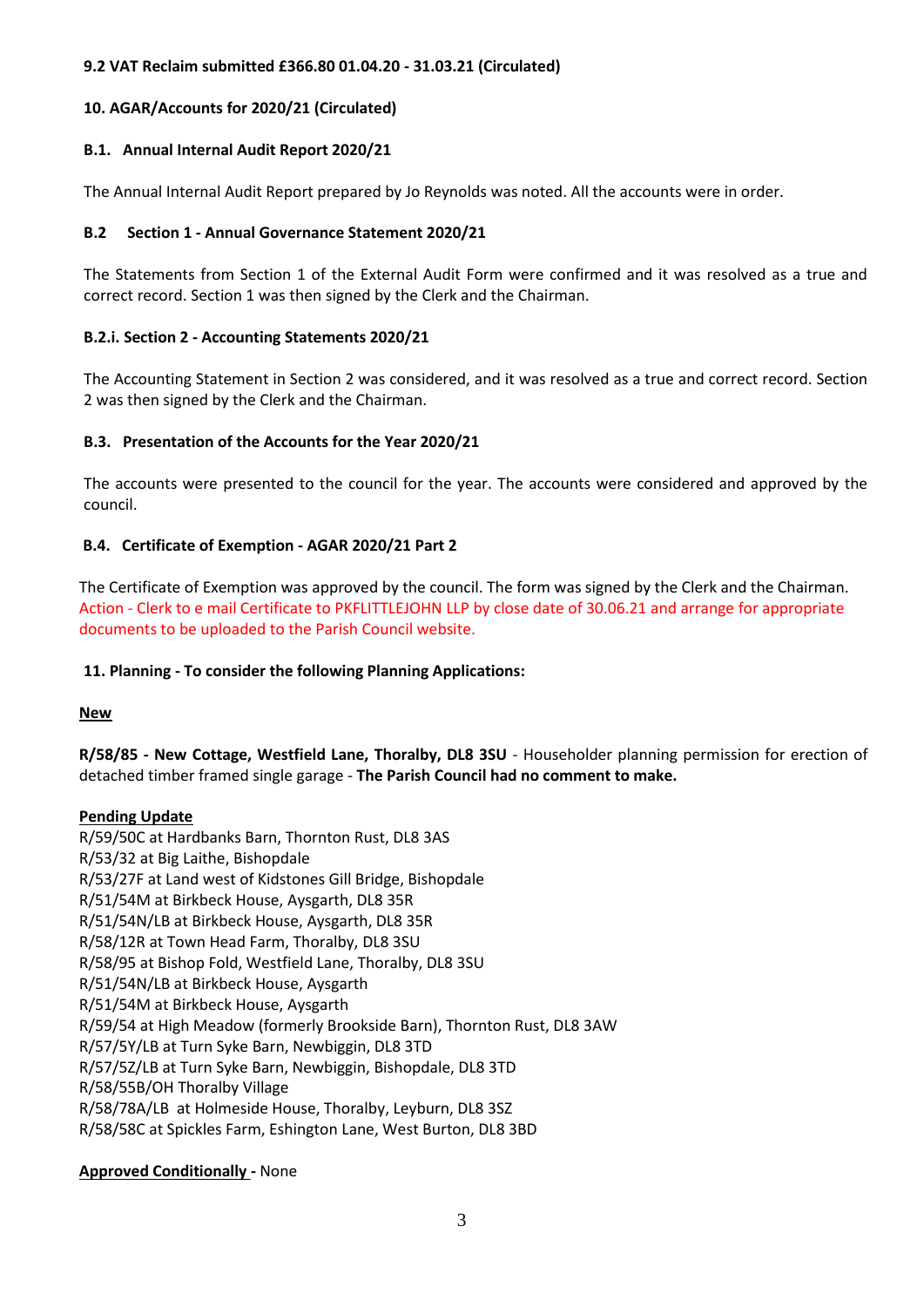# **Other Planning**

Howsyke - Cllr Dinsdale had not been able to make contact with Richard at YDNPA. Cllr Sayer said that there was digging at East Lane Farm (not East Lane House), Bishopdale. Action - Clerk to e mail YDNPA to enquire whether planning permission had been sought as the Parish Council had not received an application.

Action - Clerk to query whether there has been an application for the Farm at Throstle Nest, Aysgarth.

# **12. Thoralby Moss & Thornton Mire (Standing Item)**

E mail dated 17.05.21 from George F White apologising for the delay in locating the original Grazing Agreement for Thoralby Moss.

The Parish Council were in agreement that given the problems locating the original out of date agreement, the Parish Council should consider asking Rob Harrison PWC Surveyors to draw up a new agreement between the Parish Council and Mr Fawcett in line with the new Stewardship Agreement and incorporating a new rent. Action - Clerk to contact Rob and once available circulate the draft Agreement to Councillors and Jane Huntington, Secretary to Thoralby Moss Parish.

**13. Ownership of Land/Rights of Way (Standing Item)** - The Parish Council had no comment to make.

# **14. Natural England Higher Level Stewardship (HLS) agreement expires in 2021.**

The Clerk updated that Rob Harrison had not responded to her/Cllr Dinsdale e mails of 19.04.21 & 03.05.21 in time so the Stewardship Agreement had been signed by Cllr Dinsdale and returned by recorded delivery within the specified deadline. Rob had subsequently e mailed confirming that the agreement had been completed correctly. Rob e mailed again on 27.05.21 to say that RPA had contacted him stating that John Dinsdale was not an authorised signatory. Rob would sign the agreement.

**15. Rock Garden, Aysgarth -** Cllr Dinsdale updated the meeting that Mrs Stockdale had kindly offered to store and put the green bin out for collection at the Rock Garden, providing the Parish Council paid for the bin. Action - Clerk to order green bin from RDC.

Cllr Dinsdale asked for a volunteer to help him install the low stone lintel signs. Cllr Windle volunteered and they arranged to meet on 29.05.21

Cllr Dinsdale has arranged for an electrician to inspect the Rock Garden re 5 Year Fixed Wire Test, etc.

Cllr Dinsdale will be arranging a Maintenance Meeting with the previous owner Mr Anderson and the new volunteers Cllr Cooper and Paul Markey.

#### **16. Kennel Fields, Thornton (Circulated)**

- E mail dated 27.04.21 from the YDMT supporting the leasing of the Kennel Field & assuring the Kennel Field Trust (KFT) of support with community grants in the future
- E mail dated 03.05.21 from KFT re Minutes of 16.04.21 KFT meeting

The Parish Council considered the documents received to date. It was noted that the Yorkshire Dales Millennium Trust (YDMT) agreement had not been provided to the Parish Council.

Cllrs expressed a number of concerns regarding the proposal. A decision regarding whether to lease the Kennel Field would be taken once the YDMT Agreement had been received.

#### **17. Beck at Brookside, Thornton Rust** - Cllr Dinsdale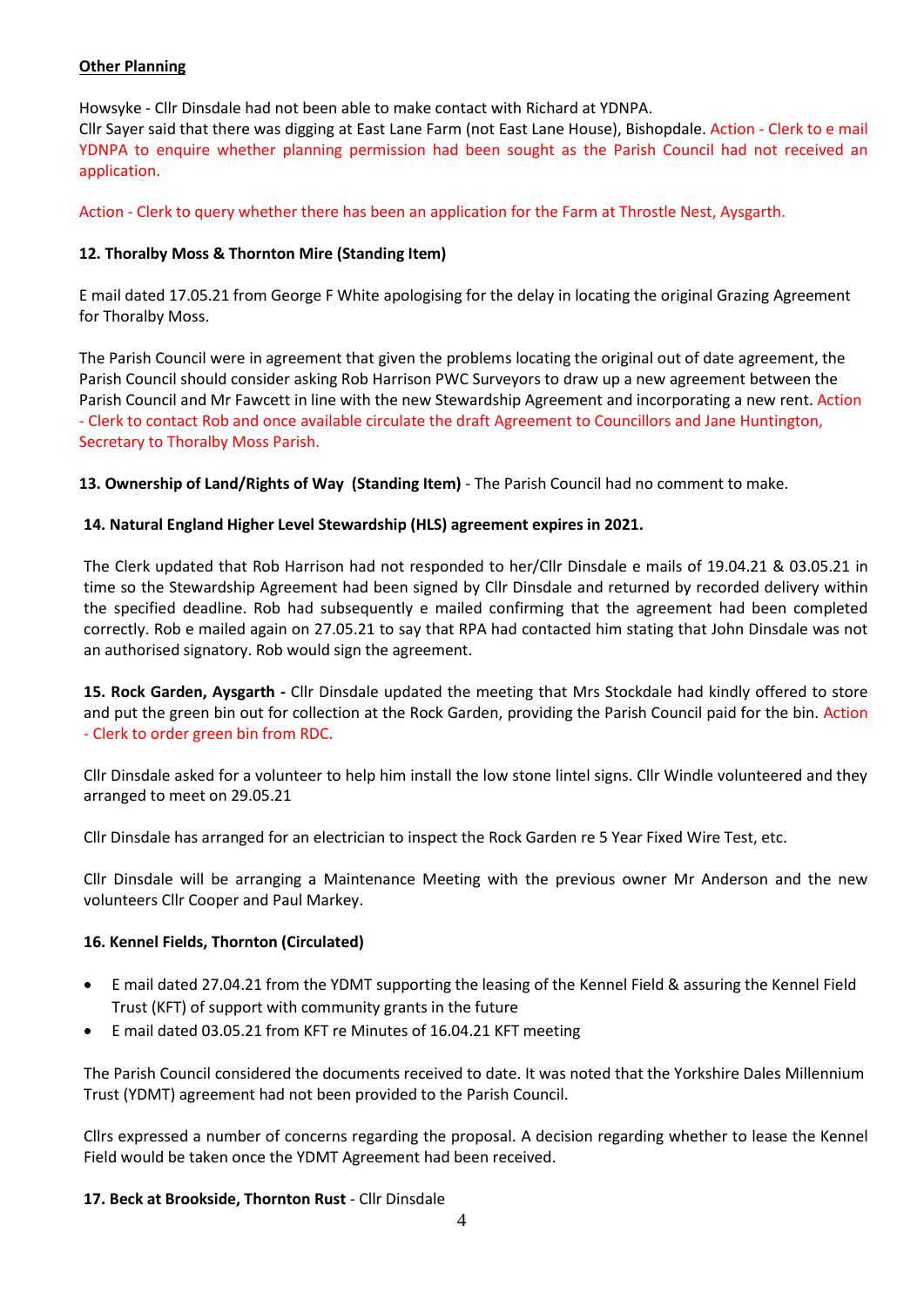The Parish Council agreed to repair the Beck which would be paid for from the Thornton Mire Bank Account. Action - Cllr Dinsdale to arrange the works.

**18**. **BT Payphone Consultation on Intended Programme of Payphone Removals (Circulated - close date 01.06.21)** - Cllrs Windle & Sayer

- E mail dated 09.04.21 & 15.04.21 from RDC re BT Consultation
- E mail dated 15.04.21 from Cllr Peacock re above

Cllr Peacock confirmed that she would be submitting a response expressing the Parish Council's views. The Parish Council agreed to also submit a response. Action - Clerk to submit the responses received from Cllr Windle (Aysgarth) and Cllr Sayer (Bishopdale).

**19. Yorkshire Dales National Park Authority (YDNPA) Car Parks (Circulated - close date 25.06.21)** - Cllrs Walker & Windle

E mail dated 14.05.21 from YDNPA

Action - Clerk to submit the views of Cllrs Windle and Walker to YDNPA re free resident parking, recommendation re camp stoves, BBQ's, etc. be classified as banned items, etc.

# **20. Grants for Street Lighting (Circulated)** - Cllrs Windle & Walker

E mail dated 22.04.21 from Richmond resident re RDC Street Lighting Grants

The Clerk updated that she had received an e mail from RDC stating that they would be back in touch once the grants were available on line.

The Parish Council agreed that they would like to apply for an electric light to replace the solar light to be located somewhere between the Doctors Surgery and the Aysgarth Falls Hotel. Ideally a second electric light was also required. A site visit should be requested to discuss the appropriate location(s). The solar light could be relocated to another area in the Parish.

#### **21. Correspondence (Circulated)**

The Parish Council noted the following correspondence:

- E mail dated 15.04.21 from Chair of Governors, BAWB School Federation re Community Update
- E mail dated 27.04.21 from RDC re Precept Remittance Advice 4579
- E mail dated 03.05.21 from Thoralby Parish Secretary re Interim Invoice for payment to Mr Parker re Parish Drainage Project
- E mail dated 04.05.21 from NYCC re £1,000 Grant Transfer for Thoralby Parish Drainage Project (Cllr Peacock Locality Budget). The Clerk thanked Cllr Peacock for the contribution.

#### **22. Any Other Business**

The Clerk reported that the stock of defibrillator pads was reduced to one out of date set. To date Aysgarth, Newbiggin and Thornton Rust had received pads. Grants would need to be raised in order to fund any new pads required. Cllr Peacock said that there may be funds available from her Locality Budget (minimum request £300.00). The Area Partnership Grant could be another potential source of funding. Action - Clerk to e mail Cllr Peacock with details of the request. Clerk to contact Cardiac Science to see if the out-of-date set of pads could be replaced free of charge.